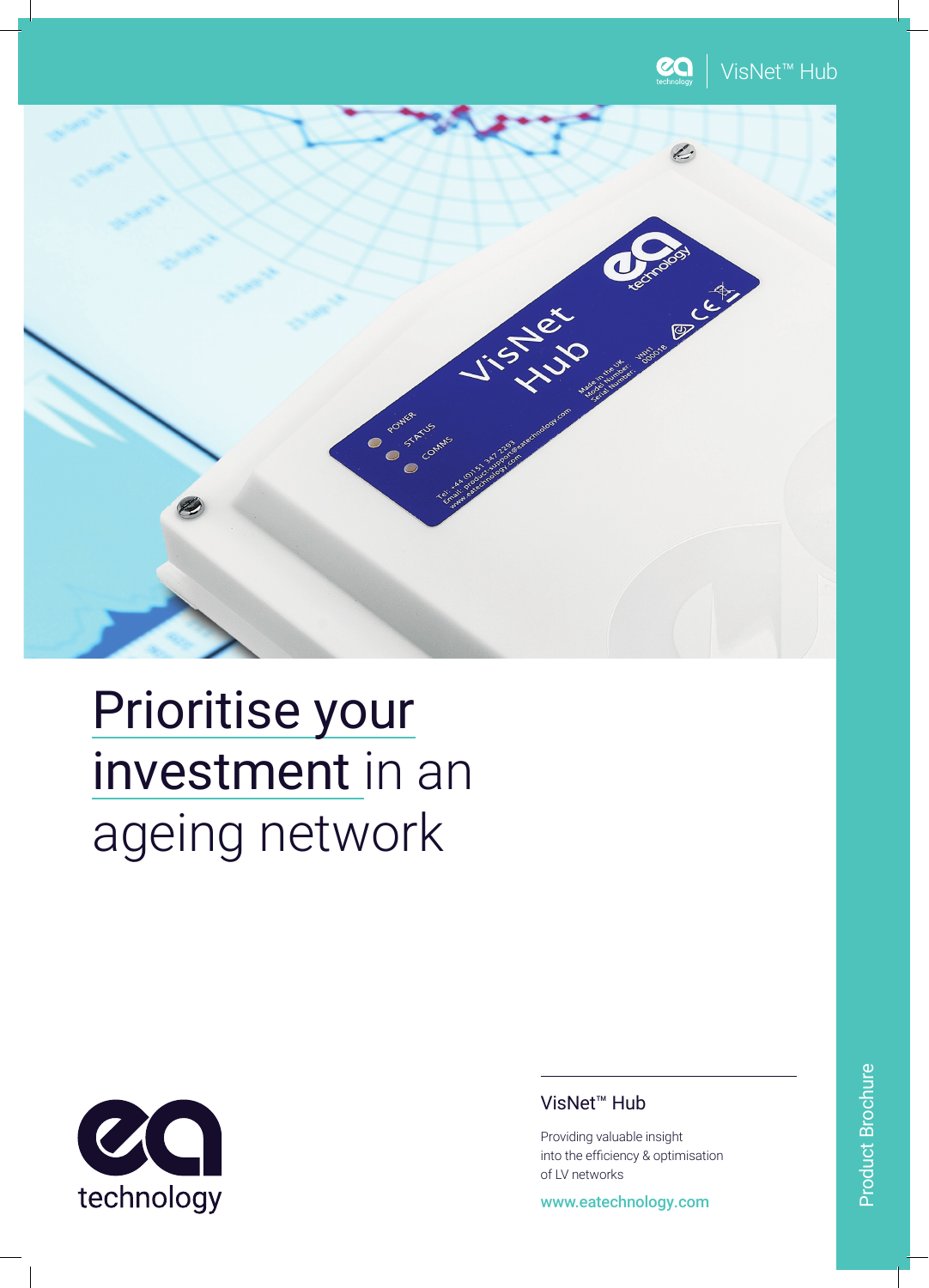## VisNet<sup>™</sup> Hub

VisNet<sup> $M$ </sup> Hub is a real-time monitoring device that operates in low voltage distribution substations providing valuable insight into the efficiency and optimisation of LV networks.

It has been designed to:



#### An LV Network Revolution

LV Networks are at the forefront of the accelerating move to widespread low carbon technology adoption.

Electric vehicles which use a similar amount of electricity as an average home are increasingly becoming mainstream. These and other low carbon technologies have the potential to significantly change the traditional daily energy usage assumptions today's LV networks were designed around.

The results of the My Electric Avenue modelling\* showed that across Britain 32% of low voltage (LV) feeders (312,000 circuits) will require intervention when 40% – 70% of customers have EVs, based on 3.5 kW (16 amp) charging. Adoption of domestic 7kW charging only exacerbates this impact.

All likely futures point to an LV network having to cope with widespread electric vehicle, heat pump, photovoltaic and local storage penetration.

### Opening Up Networks

The VisNet™ Hub is a radical approach to LV network visibility, inviting innovation and paving the way for active network management through an open measurement and insight architecture.

There are countless specifications and strategies being explored and adopted by the UK DNOs based on the outcomes of trials and tests of LV network monitoring. The risk of getting these choices wrong in a rapidly changing world with an uncertain future is high.

The VisNet™ Hub de-risks these emerging strategies by implementing widespread monitoring on a standard and open software platform which can flex to accommodate new ideas without incurring the burden of having to install new equipment. Networks need a robust and future proof data infrastructure which can adapt to a rapid reshaping of the energy sector – LV-CAP provides this.

The openness of the solution lets network operators deploy solutions from best-of-breed providers (including themselves) to deliver cost effective gains in performance, planning, load management and network charging.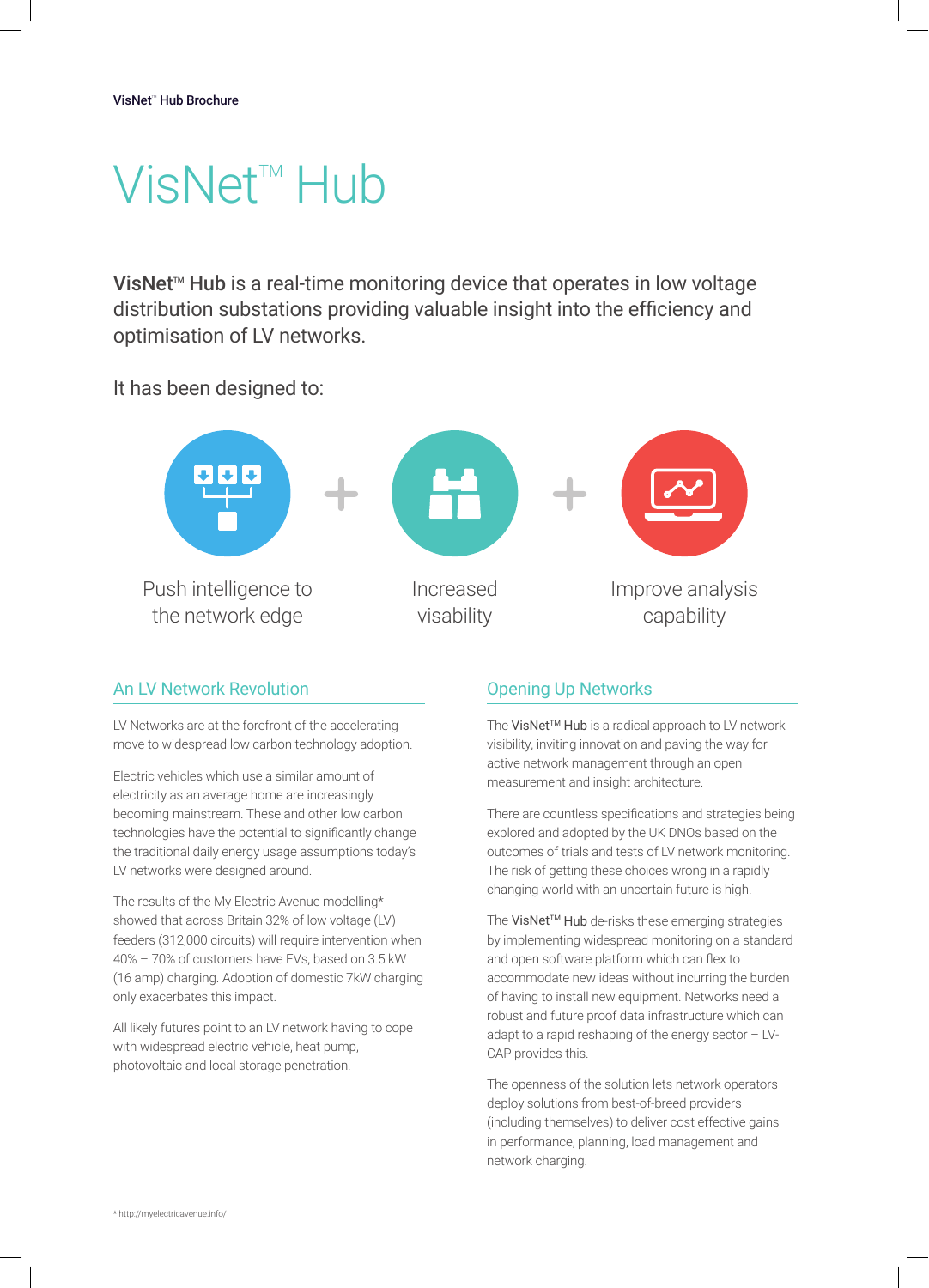# What is VisNet<sup> $M$ </sup> Hub?

VisNet<sup>™</sup> Hub is a monitor that operates in distribution substations. It checks voltage and current data on every LV feeder giving insight about load, faults and condition information across the network. This data is critical to network operators having the ability to improve both network flexibility and efficiency together with security and quality of supply as low carbon technologies become more widespread.

VisNet™ Hub is designed to operate with as much local processing and interpretation power as possible, undertaking automated data analysis that trigger text and email notifications as network issues arise.

VisNet™ Hub provides the insight to actively manage and plan LV networks of the future and simplifies the deployment of solutions and control capability.

VisNet™ Hub runs an open application platform called LV-CAP™. †LV-CAP™ has been specifically developed to be deployed to distribution substations, mining data locally across thousands of sites and consolidating it centrally. Using a tailored suite of locally developed software apps, LV-CAP<sup>™</sup> allows network operators to distribute intelligence across the network allowing credible decisions to be made to optimise performance for all customers.

This rounded solution gives DNOs the opportunity to have full visibility and control of their LV network, at the lowest possible cost.



#### $V$ isNet<sup>™</sup> Hub allows agile network wide analysis and response as well as reduced data transmission